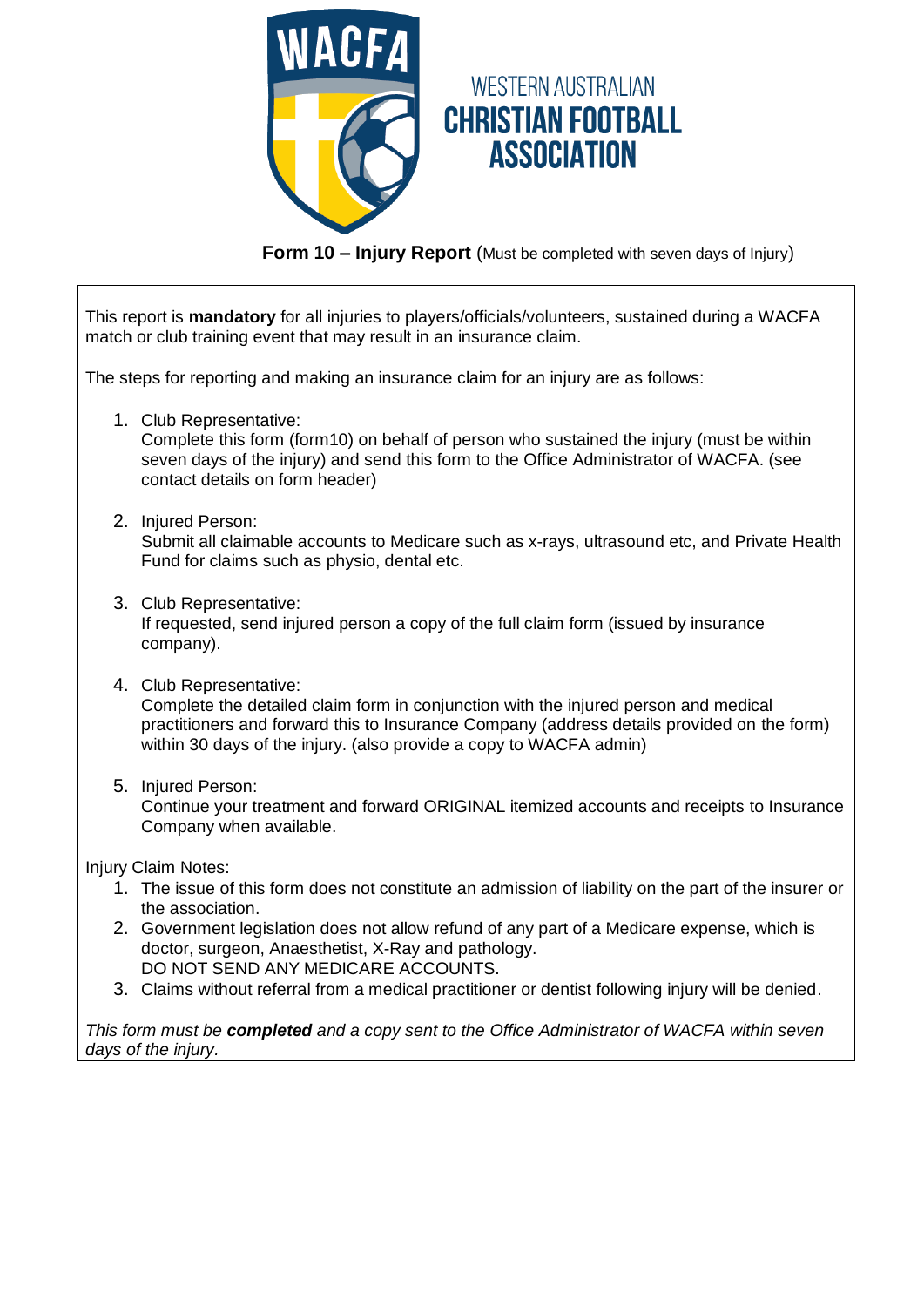# **Form 10 – Injury Report :**

| <b>Reporting Date:</b>       |  |
|------------------------------|--|
| <b>Club Name:</b>            |  |
| <b>Club Contact Name:</b>    |  |
| <b>Contact Phone Number:</b> |  |

# **Injured Person:**

| <b>Name of Injured Person:</b> |  |
|--------------------------------|--|
| <b>Address</b>                 |  |
|                                |  |
| <b>Home Phone</b>              |  |
| <b>Mobile</b>                  |  |
| <b>Email address</b>           |  |
| Date of Birth                  |  |
| <b>Gender (Male/Female)</b>    |  |

# **Injury Details:**

| Date and Time of Injury:                      |  |
|-----------------------------------------------|--|
| Venue where the injury<br>occurred (address): |  |
| <b>Details of incident and</b><br>injury:     |  |
|                                               |  |
| <b>Doctor Attended</b>                        |  |
| <b>Hospital Attended</b>                      |  |
| <b>Ambulance Attended</b>                     |  |